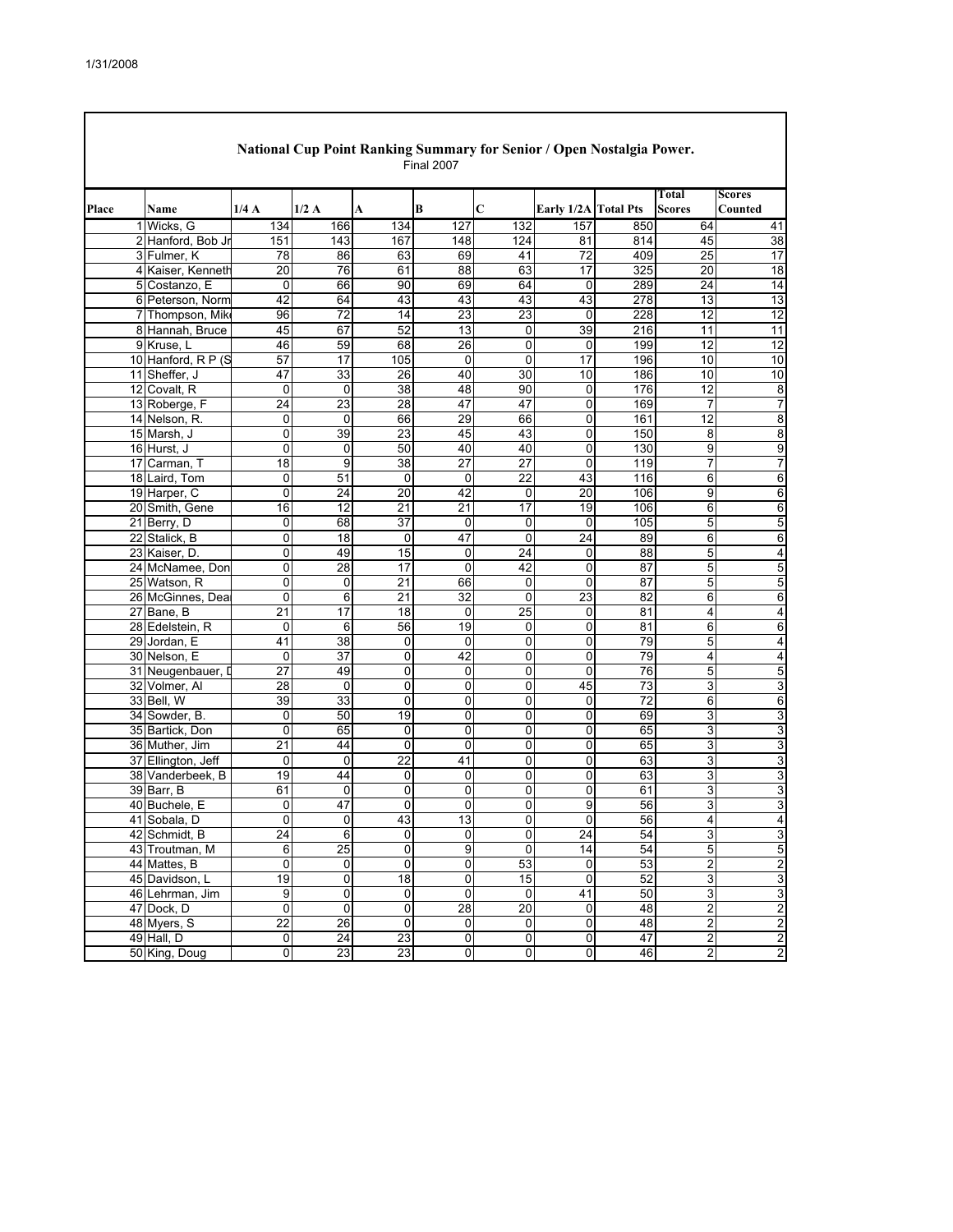| National Cup Point Ranking Summary for Senior / Open AMA Power.<br><b>Final 2007</b> |  |                                   |                         |                     |                 |                |                |                    |                         |                         |  |  |
|--------------------------------------------------------------------------------------|--|-----------------------------------|-------------------------|---------------------|-----------------|----------------|----------------|--------------------|-------------------------|-------------------------|--|--|
|                                                                                      |  |                                   |                         |                     |                 |                |                |                    | Total                   | <b>Scores</b>           |  |  |
| Place                                                                                |  | Name                              | 1/2A                    | A/B                 | C/D             | $\bf{0}$       |                | <b>0</b> Total Pts | <b>Scores</b>           | Counted                 |  |  |
|                                                                                      |  | 1 Hanford, Bob (Jr)               | 136                     | 136                 | 127             | $\mathbf 0$    | 0              | 399                | 19                      | 19                      |  |  |
|                                                                                      |  | 2 Berry, D                        | 41                      | 82                  | 53              | $\mathbf 0$    | 0              | 176                | 9                       | 9                       |  |  |
|                                                                                      |  | 3 DeLoach, Don                    | 101                     | 34                  | 0               | 0              | 0              | 135                | 7                       | $\overline{7}$          |  |  |
|                                                                                      |  | 4 Bell, W                         | 58                      | 64                  | 0               | 0              | 0              | 122                | 8                       | 7                       |  |  |
|                                                                                      |  | 5 Bell, B                         | $\overline{58}$         | 63                  | 0               | $\mathbf 0$    | 0              | $\overline{121}$   | 8                       | $\overline{7}$          |  |  |
|                                                                                      |  | 6 Wagner, Jerry                   | 0                       | 70                  | 43              | $\mathbf 0$    | 0              | 113                | $\overline{9}$          | 5                       |  |  |
|                                                                                      |  | 7 Troutman, M                     | 52                      | 24                  | 26              | $\mathbf 0$    | 0              | 102                | 6                       | 6                       |  |  |
|                                                                                      |  | 8 Clawson, Joe                    | 0                       | $\overline{22}$     | 67              | $\mathbf 0$    | 0              | 89                 | 5                       | 4                       |  |  |
|                                                                                      |  | 9 Carman, T                       | 43                      | 26                  | 18              | 0              | $\mathbf 0$    | 87                 | 4                       | 4                       |  |  |
|                                                                                      |  | 10 Covalt, Richard                | $\pmb{0}$               | 37                  | 49              | 0              | 0              | 86                 | 5                       | 5                       |  |  |
|                                                                                      |  | 11 Vanderbeek, Bill               | 64                      | 22                  | 0               | 0              | 0              | 86                 | 4                       | 4                       |  |  |
|                                                                                      |  | 12 Mace, Marvin                   | 28                      | $\overline{25}$     | $\overline{24}$ | $\mathbf 0$    | $\mathbf 0$    | $\overline{77}$    | 3                       | $\overline{3}$          |  |  |
|                                                                                      |  | 13 Pailet, J                      | $\overline{71}$         | $\overline{0}$      | 0               | 0              | 0              | $\overline{71}$    | 3                       | 3                       |  |  |
|                                                                                      |  | 14 Morris, Gil                    | 46                      | 24                  | 0               | 0              | $\mathbf 0$    | 70                 | 3                       | 3                       |  |  |
|                                                                                      |  | 15 Marsh, D                       | 46                      | 23                  | 0               | 0              | 0              | 69                 | 4                       | 4                       |  |  |
|                                                                                      |  | 16 Houtenbrink, G.                | 29                      | 38                  | 0               | 0              | $\mathbf 0$    | 67                 | 4                       | 4                       |  |  |
|                                                                                      |  | 17 Harper, C                      | 14                      | 34                  | 18              | 0              | 0              | 66                 | 4                       | 4                       |  |  |
|                                                                                      |  | 18 Smith, Gene                    | 24                      | 18                  | 22              | 0              | 0              | 64                 | 3                       | 3                       |  |  |
|                                                                                      |  | 19 Oakins, Gary                   | $\mathbf 0$             | 63                  | 0               | $\mathbf 0$    | 0              | 63                 | 4                       | 3                       |  |  |
|                                                                                      |  | 20 Parker, Jim                    | 23                      | 39                  | 0               | 0              | 0              | 62                 | 4                       | 4                       |  |  |
|                                                                                      |  | 21 Ellington, J                   | 0                       | 56                  | 0               | 0              | 0              | 56                 | 3                       | 3                       |  |  |
|                                                                                      |  | 22 Scott, G                       | $\overline{0}$          | 36                  | 19              | 0              | 0              | 55                 | 3                       | 3                       |  |  |
|                                                                                      |  | 23 Simpson, R                     | 41                      | 14                  | 0               | $\mathbf 0$    | 0              | 55                 | 3                       | $\overline{3}$          |  |  |
|                                                                                      |  | 24 Grove, J                       | 0                       | 50                  | 0               | 0              | 0              | 50                 | 2                       | 2                       |  |  |
|                                                                                      |  | 25 Heinrich, D                    | 23                      | 27                  | 0               | 0              | $\mathbf 0$    | 50                 | 3                       | 3                       |  |  |
|                                                                                      |  | 26 Poti, Norm                     | 24                      | 23                  | $\mathbf 0$     | 0              | $\mathbf 0$    | 47                 | 2                       | 2                       |  |  |
|                                                                                      |  | 27 Muther, J                      | 46                      | $\overline{0}$      | 0               | $\mathbf 0$    | 0              | 46                 | 3                       | 2                       |  |  |
|                                                                                      |  | 28 Schneider, G                   | 0                       | 35                  | 11              | $\mathbf 0$    | 0              | 46                 | 3                       | 3                       |  |  |
|                                                                                      |  | 29 Bell, T                        | 18                      | 27                  | 0               | 0              | 0              | 45                 | 5                       | 5                       |  |  |
|                                                                                      |  | 30 Sperzel, H                     | 14                      | $\overline{31}$     | 0               | $\mathbf 0$    | 0              | 45                 | 3                       | 3                       |  |  |
|                                                                                      |  | 31 Sisk, Mark                     | 31                      | 13                  | 0               | 0              | 0              | 44                 | 3                       | 3                       |  |  |
|                                                                                      |  | 32 Thompson, M                    | 23                      | $\mathbf 0$         | 21              | 0              | 0              | 44                 | $\overline{c}$          | $\overline{\mathbf{c}}$ |  |  |
|                                                                                      |  | 33 Brown, G                       | 28                      | 15                  | 0               | 0              | $\mathbf 0$    | 43                 | 3                       | 3                       |  |  |
|                                                                                      |  | 34 Hall, R                        | $\mathbf 0$             | $\overline{21}$     | 17              | $\mathbf 0$    | 0              | 38                 | $\overline{2}$          | $\overline{2}$          |  |  |
|                                                                                      |  | 35 Karr, P<br>36 Kerr, T          | 38<br>0                 | 0<br>21             | 0<br>17         | 0<br>0         | 0<br>0         | 38<br>38           | 2<br>$\overline{2}$     | 2<br>$\overline{2}$     |  |  |
|                                                                                      |  |                                   | 0                       | 0                   | $\overline{38}$ | 0              | $\mathbf 0$    | $\overline{38}$    |                         |                         |  |  |
|                                                                                      |  | 37 Nelson, Dick<br>38 Edmonson, D | $\overline{0}$          | 34                  | 0               | $\overline{0}$ | $\overline{0}$ | 34                 | 2                       | 2                       |  |  |
|                                                                                      |  | 39 Christensen, Ger               | 30                      | $\mathbf 0$         | 0               | 0              | 0              | 30                 | 2<br>$\overline{c}$     | 2<br>$\overline{2}$     |  |  |
|                                                                                      |  | 40 Scully, B                      | 14                      | 16                  | $\Omega$        | 0              | $\Omega$       | 30                 | $\overline{2}$          | $\overline{2}$          |  |  |
|                                                                                      |  | 41 Parsons, D                     |                         | 22                  | $\pmb{0}$       | 0              | 0              | 27                 | 2                       | $\overline{2}$          |  |  |
|                                                                                      |  | 42 Martin, Justin                 | 5<br>26                 | $\mathbf 0$         | 0               | 0              | 0              | 26                 | 1                       | 1                       |  |  |
|                                                                                      |  | 43 Menanno, G                     | $\mathbf 0$             |                     | 26              | $\pmb{0}$      | 0              |                    | 1                       | 1                       |  |  |
|                                                                                      |  | 44 Juhl Jr, J                     | $\overline{18}$         | 0<br>$\overline{0}$ | 7               | 0              | $\mathbf 0$    | 26<br>25           | $\overline{\mathbf{c}}$ | $\overline{2}$          |  |  |
|                                                                                      |  | 45 Eddingfield, Mark              | 24                      | $\overline{0}$      | 0               | 0              | 0              | 24                 | $\overline{1}$          | $\overline{1}$          |  |  |
|                                                                                      |  | 46 Hinson, Rex                    | 0                       | 24                  | $\pmb{0}$       | 0              | 0              | 24                 | 1                       | $\mathbf{1}$            |  |  |
|                                                                                      |  | 47 Mattes, Bob                    | 0                       | 0                   | 24              | $\overline{0}$ | 0              | 24                 | 1                       | $\overline{1}$          |  |  |
|                                                                                      |  | 48 Tisdale, O                     | $\overline{\mathbf{0}}$ | 24                  | $\pmb{0}$       | $\pmb{0}$      | $\mathsf 0$    | 24                 | 1                       | $\overline{1}$          |  |  |
|                                                                                      |  | 49 Perkins, D.                    | $\overline{0}$          | 0                   | 23              | $\pmb{0}$      | $\pmb{0}$      | 23                 | 1                       | $\mathbf{1}$            |  |  |
|                                                                                      |  | 50 Thorkildsen, Terr              | $\overline{0}$          | 23                  | $\mathbf 0$     | 0              | 0              | 23                 | 1                       | $\mathbf{1}$            |  |  |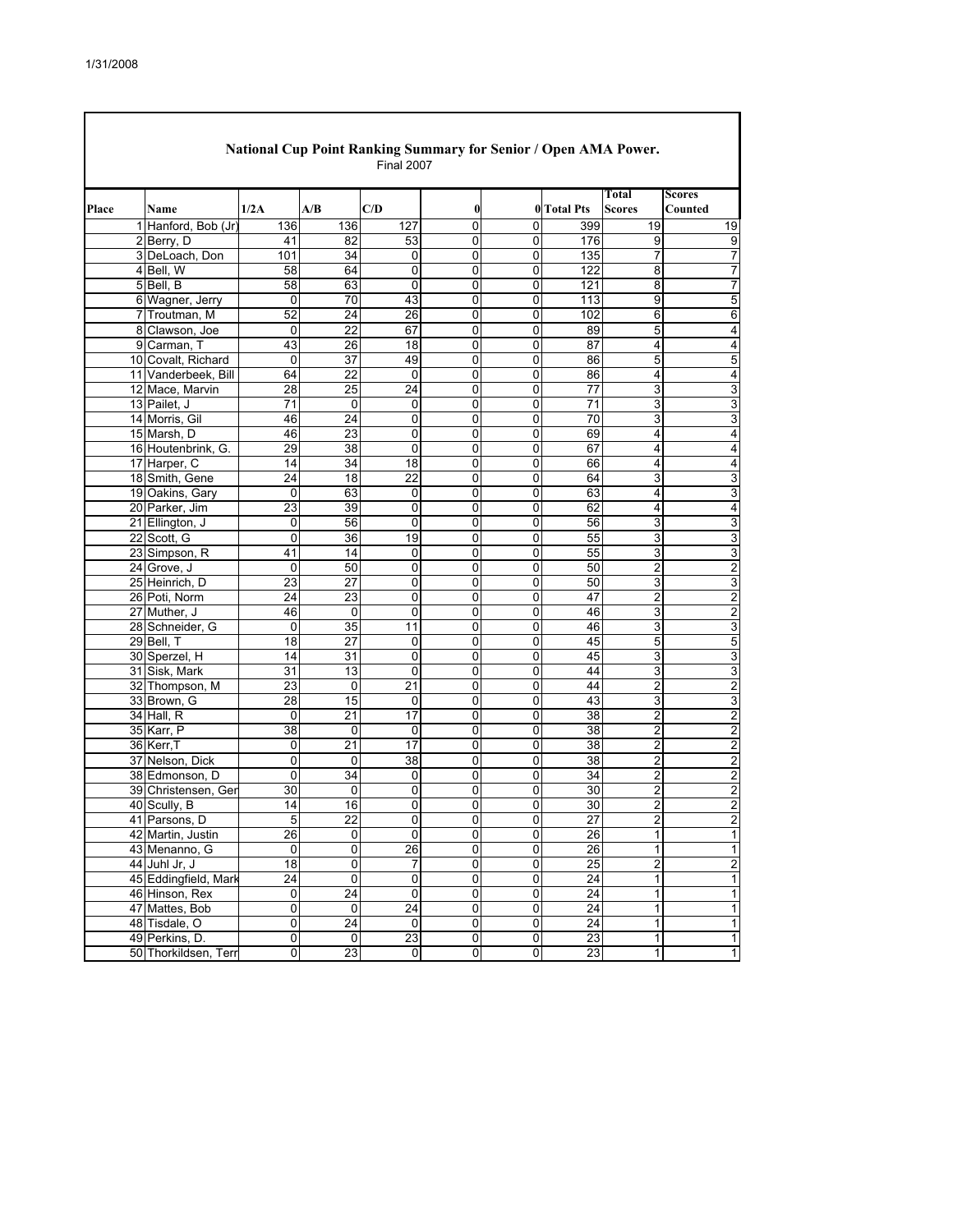|       | National Cup Point Ranking Summary for Senior / Open Classic Power.<br><b>Final 2007</b> |                                  |                 |                  |                 |                  |                        |                          |  |  |  |  |
|-------|------------------------------------------------------------------------------------------|----------------------------------|-----------------|------------------|-----------------|------------------|------------------------|--------------------------|--|--|--|--|
| Place |                                                                                          | Name                             | 1/2A            | A/B              | C/D             | <b>Total Pts</b> | Total<br><b>Scores</b> | <b>Scores</b><br>Counted |  |  |  |  |
|       |                                                                                          | 1 Berry, D                       | 168             | 161              | 161             | 490              | 29                     | 21                       |  |  |  |  |
|       |                                                                                          | 2 Hanford, Bob (                 | 166             | 176              | 137             | 479              | 31                     | $\overline{21}$          |  |  |  |  |
|       |                                                                                          | 3 Costanzo, E                    | 68              | 52               | 22              | 142              | 8                      | $\overline{\mathbf{7}}$  |  |  |  |  |
|       |                                                                                          | 4 Sperzel, H                     | 34              | 48               | 60              | 142              | 8                      | $\overline{7}$           |  |  |  |  |
|       |                                                                                          | 5 Houtenbrink, G                 | 48              | 60               | $\overline{17}$ | 125              | 9                      | $\overline{7}$           |  |  |  |  |
|       |                                                                                          | 6 Bane, B                        | 18              | 62               | 31              | 114              | 7                      | 7                        |  |  |  |  |
|       |                                                                                          | 7 Watson, B                      | 0               | 40               | 45              | 85               | 5                      | 5                        |  |  |  |  |
|       |                                                                                          | 8 Harper, C                      | 40              | $\overline{38}$  | 0               | 78               | $\overline{5}$         | $\overline{\mathbf{4}}$  |  |  |  |  |
|       |                                                                                          | 9 Pailet, J                      | 57              | 17               | 0               | 74               | 4                      | 4                        |  |  |  |  |
|       |                                                                                          | 10 Covalt, R                     | 5               | 52               | 15              | 72               | 5                      | 5                        |  |  |  |  |
|       |                                                                                          | 11 Mattes, R                     | 0               | 17               | 50              | 67               | 3                      | 3                        |  |  |  |  |
|       |                                                                                          | 12 Nelson, Dick                  | 17              | 31               | 17              | 65               | 4                      | $\overline{\mathbf{4}}$  |  |  |  |  |
|       |                                                                                          | 13 Marsh, J                      | 0               | 49               | 15              | 64               | 3                      | 3                        |  |  |  |  |
|       |                                                                                          | 14 Seymour, J                    | 30              | 11               | 17              | 58               | 4                      | 4                        |  |  |  |  |
|       |                                                                                          | 15 Souder, B.                    | 33              | $\overline{21}$  | 0               | 54               | $\overline{2}$         | $\overline{2}$           |  |  |  |  |
|       |                                                                                          | 16 Stewart, Roy                  | 24              | 28               | 0               | 52               | 3                      | $\overline{3}$           |  |  |  |  |
|       |                                                                                          | 17 Dock, D.                      | 0               | 23               | 25              | 48               | 2                      | $\overline{2}$           |  |  |  |  |
|       |                                                                                          | 18 Miller, Tom                   | 0               | 48               | 0               | 48               | 3                      | 3                        |  |  |  |  |
|       |                                                                                          | 19 Troutman, M                   | 0               | 31               | 14              | 45               | 3                      | 3                        |  |  |  |  |
|       |                                                                                          | 20 Vanderbeek, B                 | 45              | $\mathbf 0$      | 0               | 45               | $\overline{2}$         | $\overline{\mathbf{c}}$  |  |  |  |  |
|       |                                                                                          | 21 Reuter, B                     | 31              | 12               | 0               | 43               | 3                      | 3                        |  |  |  |  |
|       |                                                                                          | 22 Wagner, Jerry                 | 0               | 43               | 0               | 43               | 3                      | 3                        |  |  |  |  |
|       |                                                                                          | 23 Campbell, Lee                 | 42              | $\mathbf 0$      | 0               | 42               | 3                      | 3                        |  |  |  |  |
|       |                                                                                          | 24 Coker, V                      | 0               | 0                | 42              | 42               | 2                      | $\overline{2}$           |  |  |  |  |
|       |                                                                                          | 25 Muther, Jim                   | 40              | 0                | 0               | 40               | $\overline{2}$         | $\overline{\mathbf{c}}$  |  |  |  |  |
|       |                                                                                          | 26 Edmonson, D                   | 0               | 39               | 0               | 39               | $\overline{2}$         | $\overline{2}$           |  |  |  |  |
|       |                                                                                          | 27 Barr, B                       | 38              | 0                | 0               | 38               | $\overline{2}$         | $\overline{c}$           |  |  |  |  |
|       |                                                                                          | 28 Carman, T                     | 0               | 15               | 22              | 37               | $\overline{c}$         | $\overline{2}$           |  |  |  |  |
|       |                                                                                          | 29 Sisk, M.                      | 19              | 17               | 0               | 36               | 2                      | $\overline{2}$           |  |  |  |  |
|       |                                                                                          | 30 Murphy, Jerry                 | 34              | 0                | 0               | 34               | $\overline{2}$         | $\overline{\mathbf{c}}$  |  |  |  |  |
|       |                                                                                          | 31 Schneider, G                  | 34              | 0                | 0               | 34               | 3                      | $\overline{\mathbf{c}}$  |  |  |  |  |
|       |                                                                                          | 32 Smith, Gene                   | 32              | 0                | 0               | 32               | $\overline{c}$         | $\overline{2}$           |  |  |  |  |
|       |                                                                                          | 33 Sanderson, Tor                | 29              | 0                | 0               | 29               | $\overline{2}$         | $\overline{\mathbf{c}}$  |  |  |  |  |
|       |                                                                                          | 34 Avila, G                      | 0               | 28               | 0               | 28               | $\overline{c}$         | $\overline{\mathbf{c}}$  |  |  |  |  |
|       |                                                                                          | 35 Jordan, Elmer                 | 9               | 17               | 0               | 26               | $\overline{c}$         | $\overline{2}$           |  |  |  |  |
|       |                                                                                          | 36 Marsh, D                      | 26              | 0                | 0               | 26               | 1                      | $\overline{1}$           |  |  |  |  |
|       |                                                                                          | 37 Steinbach, Chri               | 25              | 0                | 0               | 25               | $\overline{2}$         | $\overline{2}$           |  |  |  |  |
|       |                                                                                          | 38 Brown, G                      | $\overline{24}$ | $\overline{0}$   | 0               | $\overline{24}$  | 1                      | $\overline{1}$           |  |  |  |  |
|       |                                                                                          | 39 Fulmer, K                     | 24              | 0                | 0               | 24               | 1                      | 1                        |  |  |  |  |
|       |                                                                                          | 40 Mollendorf, J                 | $\overline{24}$ | 0                | 0               | 24               | 1                      | 1                        |  |  |  |  |
|       |                                                                                          |                                  |                 | 23               | 0               | 23               | 1                      |                          |  |  |  |  |
|       |                                                                                          | 41 Darling, Clark<br>42 Moger, R | 0<br>23         | 0                | 0               | 23               | 1                      | 1<br>$\mathbf{1}$        |  |  |  |  |
|       |                                                                                          | 43 Wicks, G                      |                 |                  |                 |                  |                        | 1                        |  |  |  |  |
|       |                                                                                          |                                  | 0<br>22         | 0<br>$\mathbf 0$ | 23              | 23<br>22         | 1<br>1                 | $\overline{1}$           |  |  |  |  |
|       |                                                                                          | 44 Burros, R                     |                 | $\overline{22}$  | 0               |                  | 1                      |                          |  |  |  |  |
|       |                                                                                          | 45 Lovins, B                     | 0               |                  | 0               | 22               |                        | $\overline{1}$           |  |  |  |  |
|       |                                                                                          | 46 Martha, G                     | 22              | 0<br>0           | 0               | 22               | 1                      | 1                        |  |  |  |  |
|       |                                                                                          | 47 McGinnes, Dea                 | 22              |                  | 0               | 22               | 1                      | $\overline{1}$           |  |  |  |  |
|       |                                                                                          | 48 Oakins, G                     | $\pmb{0}$       | 22               | 0               | 22               | 1                      | 1                        |  |  |  |  |
|       |                                                                                          | 49 Pangell, R                    | 22              | 0                | 0               | 22               | 1                      | $\mathbf{1}$             |  |  |  |  |
|       |                                                                                          | 50 Luparelli, Ed                 | 0               | 21               | 0               | 21               | 1                      | $\mathbf{1}$             |  |  |  |  |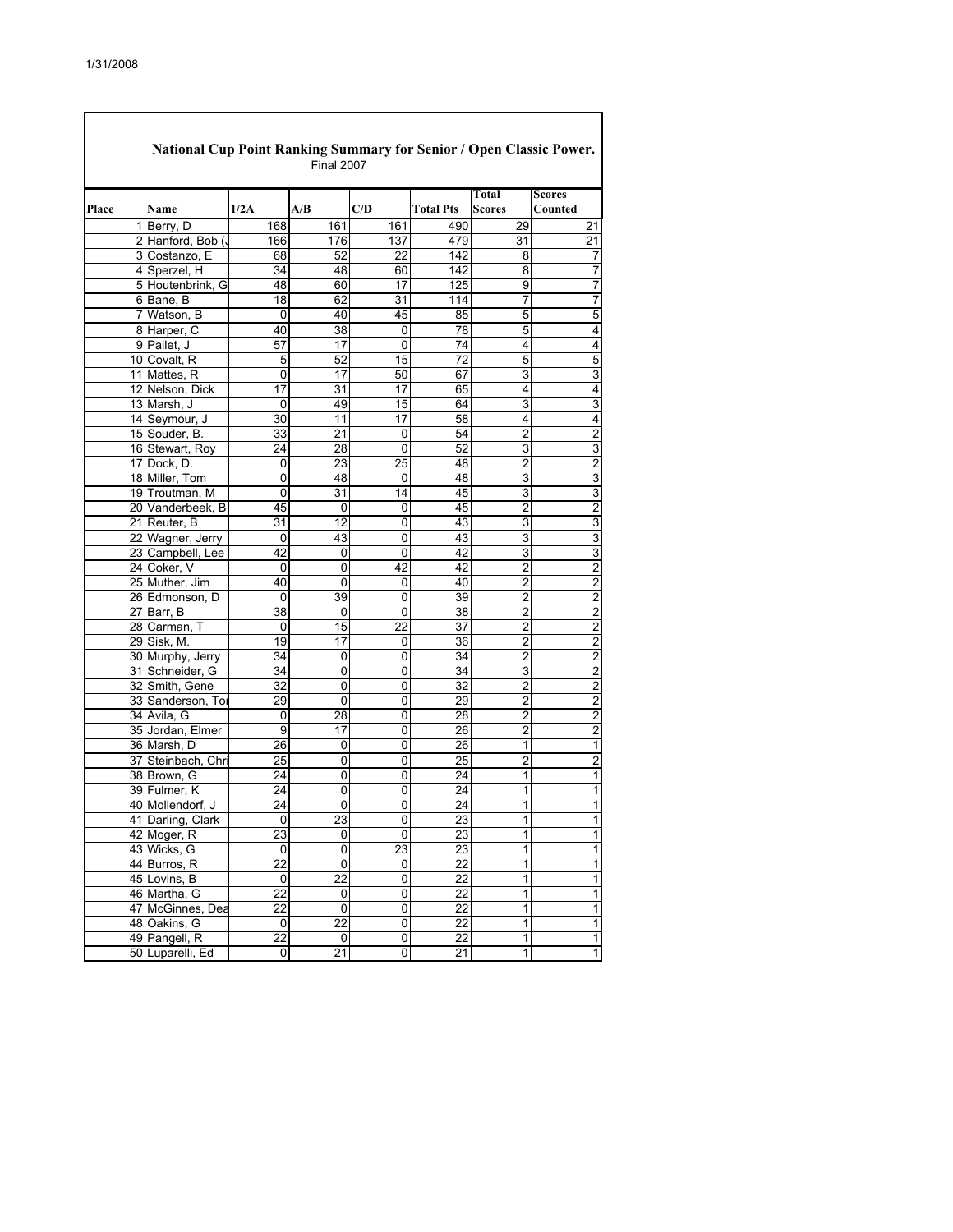|       | National Cup Point Ranking Summary for Senior / Open AMA Rubber.<br><b>Final 2007</b> |                                     |                 |                |                  |                  |                         |                         |  |  |  |  |
|-------|---------------------------------------------------------------------------------------|-------------------------------------|-----------------|----------------|------------------|------------------|-------------------------|-------------------------|--|--|--|--|
|       |                                                                                       |                                     |                 |                |                  |                  | Total                   | <b>Scores</b>           |  |  |  |  |
| Place |                                                                                       | Name                                | $P-30$          | Moffett        | <b>Mulvihill</b> | <b>Total Pts</b> | <b>Scores</b>           | Counted                 |  |  |  |  |
|       |                                                                                       | 1 Hanford, R P (S                   | 159             | 107            | 103              | 369              | 19                      | 17                      |  |  |  |  |
|       |                                                                                       | 2 Markos, C                         | 99              | 57             | 84               | 240              | 10                      | 10                      |  |  |  |  |
|       |                                                                                       | 3 Konefes, E                        | 50              | 65             | 91               | 206              | 14                      | 11                      |  |  |  |  |
|       |                                                                                       | 4 Williams, J                       | 0               | 82             | 93               | 175              | 8                       | 7                       |  |  |  |  |
|       |                                                                                       | 5 Berry, D                          | 171             | $\mathbf 0$    | $\Omega$         | 171              | $\overline{7}$          | $\overline{7}$          |  |  |  |  |
|       |                                                                                       | 6 Seymor, John                      | 108             | 0              | $\overline{6}$   | 114              | 5                       | 5                       |  |  |  |  |
|       |                                                                                       | 7 Gerszewski, J                     | 49              | 0              | 60               | 109              | 6                       | 6                       |  |  |  |  |
|       |                                                                                       | 8 Tomasch, W                        | $\Omega$        | 53             | 54               | 107              | 6                       | 6                       |  |  |  |  |
|       |                                                                                       | 9 DeLoach, D                        | 94              | 0              | 0                | 94               | 4                       | 4                       |  |  |  |  |
|       |                                                                                       | 10 Ferwerda, J                      | 33              | 27             | 32               | 92               | 5                       | 5                       |  |  |  |  |
|       |                                                                                       | 11 Sechrist, D                      | 42              | 0              | 49               | 91               | 3                       | 3                       |  |  |  |  |
|       |                                                                                       | 12 Bartick, D                       | 62              | 0              | 25               | 87               | 4                       | 4                       |  |  |  |  |
|       |                                                                                       | 13 Crowley, P                       | 0               | 32             | 52               | 84               | 3                       | 3                       |  |  |  |  |
|       |                                                                                       | 14 Edmonson, O. I                   | 48              | 0              | 36               | 84               | 7                       | 4                       |  |  |  |  |
|       |                                                                                       | 15 Crowe, Bernie                    | 0               | 38             | 42               | 80               | 4                       | 4                       |  |  |  |  |
|       |                                                                                       | 16 McConachie, Bi                   | 0               | 22             | 58               | 80               | 4                       | 4                       |  |  |  |  |
|       |                                                                                       | 17 Masterman, Par                   | 40              | 0              | 32               | 72               | 6                       | 6                       |  |  |  |  |
|       |                                                                                       | 18 Reinhart, P.                     | 25              | 0              | 44               | 69               | 3                       | 3                       |  |  |  |  |
|       |                                                                                       | 19 Murphy, G (Jerr                  | 68              | 0              | 0                | 68               | 4                       | 4                       |  |  |  |  |
|       |                                                                                       | 20 Leppard, Bill                    | 46              | 0              | 21               | 67               | 4                       | 3                       |  |  |  |  |
|       |                                                                                       | 21 Zarate, D                        | 44              | 0              | 23               | 67               | 3                       | 3                       |  |  |  |  |
|       |                                                                                       | 22 Duke, Bill                       | $\overline{28}$ | 38             | 0                | 66               | 4                       | 4                       |  |  |  |  |
|       |                                                                                       | 23 Grubbs, K                        | 18              | 21             | 26               | 65               | 5                       | 4                       |  |  |  |  |
|       |                                                                                       | 24 Pailleron, A                     | 65              | 0              | 0                | 65               | 4                       | 3                       |  |  |  |  |
|       |                                                                                       | 25 O'Reilley, J                     | 0               | 22             | 42               | 64               | 3                       | 3                       |  |  |  |  |
|       |                                                                                       | 26 VanNest, Kurt                    | 63              | 0              | 0                | 63               | 3                       | 3                       |  |  |  |  |
|       |                                                                                       | 27 Vernon, Ted                      | 44              | $\mathbf 0$    | 19               | 63               | 4                       | $\overline{4}$          |  |  |  |  |
|       |                                                                                       | 28 Andrade, P.                      | 0               | 21             | 40               | 61               | 3                       | 3                       |  |  |  |  |
|       |                                                                                       | 29 Kothe, H                         | 0               | 59             | 0                | 59               | $\overline{2}$          | $\overline{2}$          |  |  |  |  |
|       |                                                                                       | 30 Sayer, L                         | 15              | 23             | 19               | 57               | 3                       | 3                       |  |  |  |  |
|       |                                                                                       | 31 Dietz, W.                        | 56              | 0              | 0                | 56               | 3                       | 2                       |  |  |  |  |
|       |                                                                                       |                                     | 53              | 0              | 0                | 53               | $\overline{2}$          | $\overline{c}$          |  |  |  |  |
|       |                                                                                       | 32 Jennings, Jim<br>33 Mkitarian, A | 51              | 0              | 0                | 51               | 4                       | 4                       |  |  |  |  |
|       |                                                                                       | 34 Oakins, Gary                     | 13              | 0              | 38               | 51               | 3                       | 3                       |  |  |  |  |
|       |                                                                                       | 35 Buss, Bill                       | 50              | 0              | 0                | 50               | 2                       | $\overline{2}$          |  |  |  |  |
|       |                                                                                       |                                     | 48              | 0              | $\overline{0}$   | 48               | 2                       | 2                       |  |  |  |  |
|       |                                                                                       | 36 Hepler, T<br>37 Moseley, J       | 10              | 13             | 24               | 47               | 3                       |                         |  |  |  |  |
|       |                                                                                       | 38 Petersen, A                      | 20              | 0              | 26               | 46               | $\overline{2}$          | 3<br>$\overline{c}$     |  |  |  |  |
|       |                                                                                       |                                     |                 |                |                  |                  |                         |                         |  |  |  |  |
|       |                                                                                       | 39 Rousseau, Don<br>40 Sisk, Marc   | 46<br>46        | 0              | 0                | 46<br>46         | 3<br>4                  | $\overline{c}$          |  |  |  |  |
|       |                                                                                       |                                     |                 | 0              | $\overline{0}$   |                  |                         | 3                       |  |  |  |  |
|       |                                                                                       | 41 Campbell, L                      | 45              | 0              | 0                | 45               | 3                       | $\overline{2}$          |  |  |  |  |
|       |                                                                                       | 42 Martenson, A                     | 45              | 0              | $\mathsf 0$      | 45               | $\overline{3}$          | $\overline{c}$          |  |  |  |  |
|       |                                                                                       | 43 Sova, S                          | 0               | 45             | $\overline{0}$   | 45               | 3                       | $\overline{c}$          |  |  |  |  |
|       |                                                                                       | 44 Robinson, Bo                     | $\pmb{0}$       | 0              | 44               | 44               | $\overline{2}$          | $\overline{2}$          |  |  |  |  |
|       |                                                                                       | 45 Schnobrick, J                    | 44              | $\overline{0}$ | 0                | 44               | 3                       | 3                       |  |  |  |  |
|       |                                                                                       | 46 Croghan, V J                     | $\pmb{0}$       | 21             | 22               | 43               | $\overline{c}$          | $\overline{\mathbf{c}}$ |  |  |  |  |
|       |                                                                                       | 47 Pelatowski, E                    | 43              | 0              | 0                | 43               | $\overline{2}$          | $\overline{c}$          |  |  |  |  |
|       |                                                                                       | 48 Barron, Gina                     | 0               | 0              | 42               | 42               | 3                       | $\overline{c}$          |  |  |  |  |
|       |                                                                                       | 49 Swift, B.                        | 0               | 21             | 21               | 42               | $\overline{\mathbf{c}}$ | $\overline{\mathbf{c}}$ |  |  |  |  |
|       |                                                                                       | 50 Chaffe, Lynn                     | $\overline{0}$  | 17             | 24               | 41               | $\overline{\mathbf{c}}$ | $\overline{c}$          |  |  |  |  |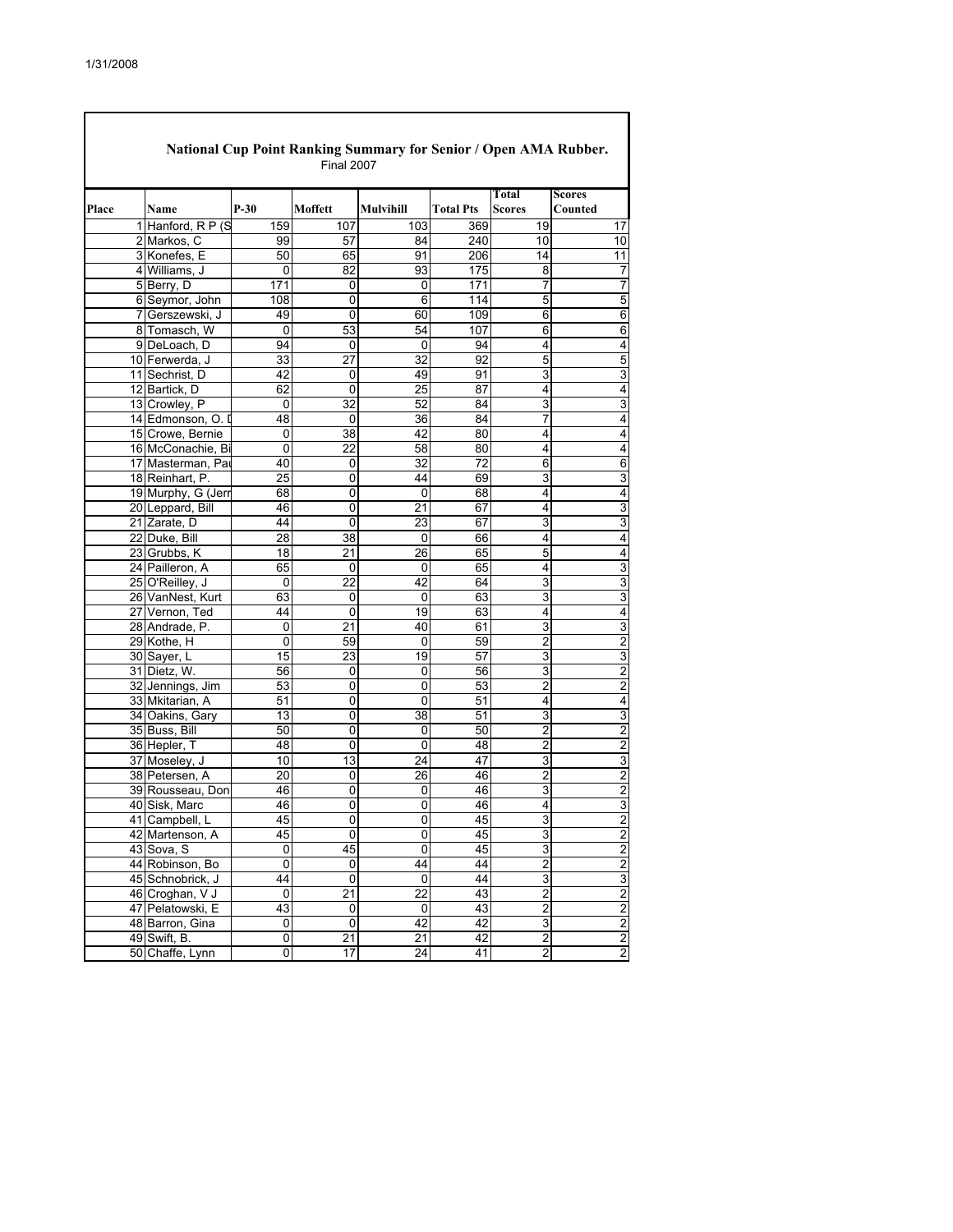Г

|       | National Cup Point Ranking Summary for Senior / Open Glider. |                 | <b>Final 2007</b> |                 |                  |                        |                          |
|-------|--------------------------------------------------------------|-----------------|-------------------|-----------------|------------------|------------------------|--------------------------|
| Place | Name                                                         | <b>HLG</b>      | CLG               | <b>Towline</b>  | <b>Total Pts</b> | Total<br><b>Scores</b> | <b>Scores</b><br>Counted |
|       | 1 Batiuk, Tim                                                | 190             | 199               | 174             | 563              | 27                     | 21                       |
|       | 2 Berry, D                                                   | 174             | 184               | 43              | 401              | 20                     | 17                       |
|       | 3 Hines, L                                                   | 104             | 171               | 39              | 314              | 16                     | 15                       |
|       | 4 Pelatowski, L                                              | 116             | 100               | 75              | 291              | 16                     | 14                       |
|       | 5 Vollmer, A                                                 | 83              | 119               | 0               | 202              | 14                     | 11                       |
|       | 6 Reynolds, Todd                                             | 88              | 55                | 45              | 188              | 17                     | 10                       |
|       | 7 Covington, Mark                                            | 86              | 101               | 0               | 187              | 19                     | 10                       |
|       | 8 Nippert, V                                                 | 39              | 95                | 50              | 184              | 10                     | 9                        |
|       | 9 DeLoach, D                                                 | 33              | 61                | 86              | 180              | 13                     | 11                       |
|       | 10 Sullivan, P                                               | 93              | 71                | 0               | 164              | 12                     | 7                        |
|       | 11 Buddenbohm, Sta                                           | 99              | 53                | $\overline{9}$  | 161              | 9                      | 8                        |
|       | 12 Kruse, L                                                  | 74              | 83                | 0               | 157              | 9                      | 9                        |
|       | 13 Schlarb, W                                                | 42              | 56                | 42              | 140              | $\overline{8}$         | 6                        |
|       | 14 Edmonson, D                                               | 61              | 48                | 26              | 135              | 8                      | 6                        |
|       | 15 Campbell, L                                               | 35              | 35                | 59              | 129              | 12                     | 8                        |
|       | 16 Nelson, Elmer                                             | 35              | 42                | 44              | 121              | 11                     | 6                        |
|       | 17 Kremptz, Kenny                                            | 39              | 81                | 0               | 120              | 4                      | 4                        |
|       | 18 Reynolds, Randy                                           | 62              | 0                 | 47              | 109              | 9                      | 5                        |
|       | 19 Brocks, P                                                 | 51              | 56                | $\mathbf 0$     | 107              | 12                     | 6                        |
|       | 20 Thoren, Bob                                               | 42              | 42                | 23              | 107              | 6                      | 5                        |
|       | 21 Robinson, Bill                                            | 43              | 62                | 0               | 105              | 5                      | 5                        |
|       | 22 Hill, Henry                                               | 21              | 80                | 0               | 101              | 4                      | 4                        |
|       | 23 Lewis, Jim                                                | 37              | 63                | 0               | 100              | $\overline{2}$         | $\overline{2}$           |
|       | 24 Steinheimer, Johr                                         | 46              | 52                | 0               | 98               | 6                      | 4                        |
|       | 25 Whitney, M.                                               | 60              | 38                | 0               | 98               | 5                      | 5                        |
|       | 26 Reuter, B                                                 | 46              | 26                | 15              | 87               | 5                      | 5                        |
|       | 27 Kimball, B                                                | 70              | 16                | 0               | 86               | 4                      | 4                        |
|       | 28 Phelan, Dennis                                            | 31              | 53                | 0               | 84               | 4                      | 4                        |
|       | 29 Thompson, M                                               | 23              | 61                | 0               | 84               | 7                      | 5                        |
|       | 30 Gray Mel                                                  | 11              | 0                 | 67              | 78               | 6                      | 5                        |
|       | 31 Parsons, D.                                               | 0               | 78                | 0               | 78               | 5                      | 4                        |
|       | 32 Cusick, C                                                 | 41              | 34                | 0               | 75               | 6                      | 4                        |
|       | 33 Barron, A                                                 | 9               | 64                | 0               | 73               | 3                      | 3                        |
|       | 34 Colson, S                                                 | 13              | 38                | 21              | 72               | 4                      | 4                        |
|       | 35 Vernon, T                                                 | 43              | 27                | 0               | 70               | 5                      | 4                        |
|       | 36 Ferrario, A                                               | 51              | 18                | 0               | 69               | 4                      | 4                        |
|       | 37 Grabski, P                                                | 26              | 24                | 18              | 68               | 4                      | 4                        |
|       | 38 Stalick, B                                                | 33              | 34                | 0               | 67               | 4                      | 4                        |
|       | 39 Bauer, Ken                                                | 64              | 0                 | 0               | 64               | 3                      | 3                        |
|       | 40 Kopriva, T                                                | 24              | 40                | 0               | 64               | 3                      | 3                        |
|       | 41 Cai. Oliver                                               | $\overline{38}$ | 24                | $\overline{0}$  | 62               | 3                      | 3                        |
|       | 42 Barron, A                                                 | 0               | 41                | 20              | 61               | 4                      | 4                        |
|       | 43 Duke, W                                                   | 15              | 46                | 0               | 61               | $\overline{7}$         | 4                        |
|       | 44 Maglio, A.                                                | 36              | 24                | 0               | 60               | 7                      | 4                        |
|       | 45 Scott, G                                                  | $\overline{0}$  | 39                | $\overline{21}$ | 60               | 5                      | 3                        |
|       | 46 Oakins, Steve                                             | 22              | 37                | 0               | 59               | 3                      | 3                        |
|       | 47 Roberge, F                                                | 13              | 46                | 0               | 59               | 4                      | 3                        |
|       | 48 Terzian, F                                                | 41              | $\frac{1}{8}$     | $\overline{0}$  | 59               | 5                      | 4                        |
|       | 49 Myers, Neil                                               | 22              | 36                | 0               | 58               | 5                      | 4                        |
|       | 50 Buchele, Elvin                                            | 17              | 36                | 0               | 53               | $\overline{5}$         | 4                        |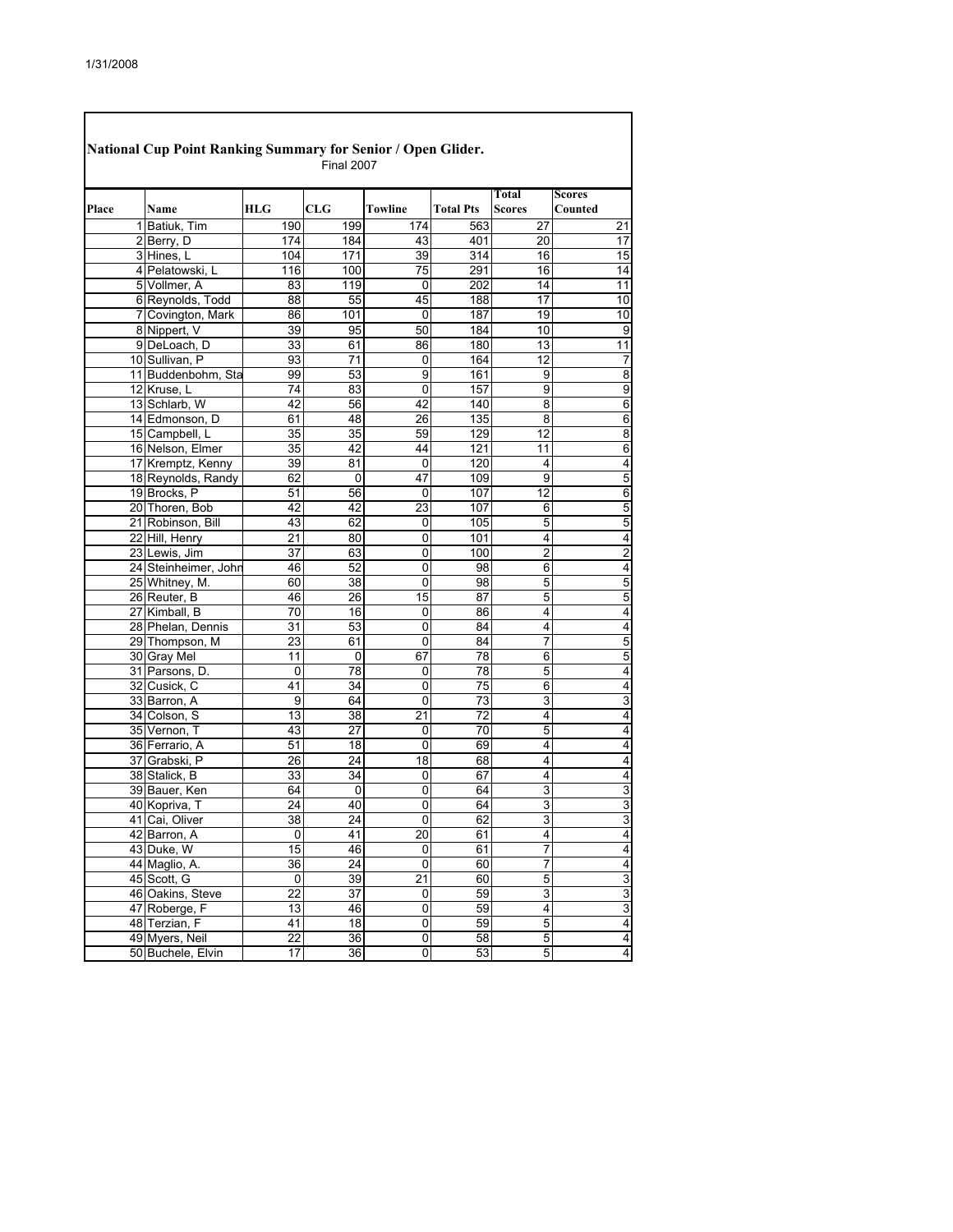| National Cup Point Ranking Summary for Senior / Open NOS Rubber.<br><b>Final 2007</b> |                   |                |                 |                                  |                 |                               |                       |  |  |  |
|---------------------------------------------------------------------------------------|-------------------|----------------|-----------------|----------------------------------|-----------------|-------------------------------|-----------------------|--|--|--|
| Place                                                                                 | Name              | <b>Rubber</b>  |                 | Wakefield   Rub/Wake   Total Pts |                 | <b>Total</b><br><b>Scores</b> | <b>Scores Counted</b> |  |  |  |
|                                                                                       | 1 Hanford, R P (S | 99             | 129             | 13                               | 241             | 13                            | 13                    |  |  |  |
|                                                                                       | 2 Andrews, Jean   | 68             | 65              | 22                               | 155             | 11                            | 9                     |  |  |  |
|                                                                                       | 3 Williams, J     | 55             | 26              | 23                               | 104             | 5                             | 5                     |  |  |  |
|                                                                                       | 4 Redlin, C       | 51             | $\overline{25}$ | 7                                | 83              | 4                             | 4                     |  |  |  |
|                                                                                       | 5 DeLoach, D      | 23             | 52              | 0                                | 75              | 4                             | 4                     |  |  |  |
|                                                                                       | 6 Crowe, Bernie   | 0              | 43              | 27                               | 70              | 3                             | 3                     |  |  |  |
|                                                                                       | 7 Sneed, E        | 47             | 21              | 0                                | 68              | 3                             | 3                     |  |  |  |
|                                                                                       | 8 Konefes, E      | 45             | 11              | 0                                | 56              | 4                             | 4                     |  |  |  |
|                                                                                       | 9 Masterman, Par  | 37             | 0               | 18                               | 55              | 3                             | 3                     |  |  |  |
|                                                                                       | 10 O'Reilley, J   | 21             | 28              | 0                                | 49              | $\overline{2}$                | $\overline{2}$        |  |  |  |
|                                                                                       | 11 Wessel, Peter  | 28             | 18              | 0                                | 46              | 2                             | 2                     |  |  |  |
|                                                                                       | 12 Thompson, R    | 19             | 0               | 26                               | 45              | 2                             | 2                     |  |  |  |
|                                                                                       | 13 Simon, P       | 33             | 6               | 0                                | 39              | $\overline{2}$                | 2                     |  |  |  |
|                                                                                       | 14 Seymour, John  | 0              | 0               | 34                               | 34              | $\overline{2}$                | 2                     |  |  |  |
|                                                                                       | 15 Keegan, D      | 18             | 8               | 0                                | 26              | $\overline{2}$                | $\overline{2}$        |  |  |  |
|                                                                                       | 16 Perkins, C     | 0              | 0               | 23                               | 23              | 1                             | 1                     |  |  |  |
|                                                                                       | 17 McConachie, B  | 0              | 0               | 22                               | 22              | 1                             | 1                     |  |  |  |
|                                                                                       | 18 Sayer, L.      | 0              | 0               | 22                               | 22              | 1                             | 1                     |  |  |  |
|                                                                                       | 19 Funk, Wes      | 0              | 21              | 0                                | 21              | 1                             | 1                     |  |  |  |
|                                                                                       | 20 Lehrman, J     | 21             | 0               | 0                                | $\overline{21}$ | 1                             | 1                     |  |  |  |
|                                                                                       | 21 Stewart, Roy   |                | 0               | 18                               | 18              | 1                             |                       |  |  |  |
|                                                                                       | 22 Nead, B        | 0              |                 | 17                               | $\overline{17}$ | 1                             | 1<br>1                |  |  |  |
|                                                                                       |                   | 0              | 0               |                                  |                 |                               |                       |  |  |  |
|                                                                                       | 23 Romak, B       | 0              | 0               | 17                               | 17<br>17        | 1                             | 1                     |  |  |  |
|                                                                                       | 24 Smith, R       | 0              | 0               | 17                               |                 | 1                             | 1                     |  |  |  |
|                                                                                       | 25 Andrade, P     | 14             | 0               | 0                                | 14              | 1                             | 1                     |  |  |  |
|                                                                                       | 26 Buchele, E.    | 14             | 0               | 0                                | 14              | 1                             | 1                     |  |  |  |
|                                                                                       | 27 Barlow, R.     | 13             | 0               | 0                                | 13              | 1                             | 1                     |  |  |  |
|                                                                                       | 28 LeBlanc, J.    | 9              | 0               | 0                                | 9               | $\overline{2}$                | 1                     |  |  |  |
|                                                                                       | 29 Dona, G        | 8              | 0               | 0                                | 8               | 1                             | 1                     |  |  |  |
|                                                                                       | 30 Goldie, B.     | 0              | 0               | 7                                | 7               | 1                             | 1                     |  |  |  |
|                                                                                       | 31 Acton, D.      | 0              | 0               | 0                                | 0               | 0                             | 0                     |  |  |  |
|                                                                                       | 32 Adams, Dick    | 0              | 0               | 0                                | 0               | 0                             | 0                     |  |  |  |
|                                                                                       | 33 Allnutt, Peter | 0              | 0               | 0                                | 0               | 0                             | 0                     |  |  |  |
|                                                                                       | 34 Alvis, M       | 0              | 0               | 0                                | 0               | 0                             | 0                     |  |  |  |
|                                                                                       | 35 Anders, J      | 0              | 0               | 0                                | 0               | 0                             | 0                     |  |  |  |
|                                                                                       | 36 Anderson, J    | 0              | 0               | 0                                | 0               | 0                             | 0                     |  |  |  |
|                                                                                       | 37 Aronstein, D   | 0              | 0               | 0                                | 0               | 0                             | 0                     |  |  |  |
|                                                                                       | 38 Avallone, A    | 0              | 0               | 0                                | 0               | 0                             | 0                     |  |  |  |
|                                                                                       | 39 Avallone, E    | 0              | 0               | 0                                | 0               | 0                             | 0                     |  |  |  |
|                                                                                       | 40 Avila, G       | 0              | 0               | 0                                | 0               | 0                             | 0                     |  |  |  |
|                                                                                       | 41 Baker, D       | 0              | 0               | 0                                | 0               | 0                             | 0                     |  |  |  |
|                                                                                       | 42 Barr, B        | 0              | 0               | 0                                | 0               | 0                             | 0                     |  |  |  |
|                                                                                       | 43 Barrett, K     | 0              | 0               | 0                                | 0               | 0                             | 0                     |  |  |  |
|                                                                                       | 44 Barron, J A    | 0              | 0               | 0                                | 0               | 0                             | 0                     |  |  |  |
|                                                                                       | 45 Bartick, D     | $\overline{0}$ | 0               | 0                                | 0               | $\overline{0}$                | 0                     |  |  |  |
|                                                                                       | 46 Beal, P        | $\mathbf 0$    | 0               | 0                                | 0               | 0                             | $\mathbf 0$           |  |  |  |
|                                                                                       | 47 Belieff, D     | $\overline{0}$ | $\overline{0}$  | 0                                | $\overline{0}$  | $\overline{0}$                | $\overline{0}$        |  |  |  |
|                                                                                       | 48 Bennett, Mark  | $\mathbf 0$    | 0               | 0                                | 0               | 0                             | $\mathbf 0$           |  |  |  |
|                                                                                       | 49 Bennett, R     | $\mathbf 0$    | 0               | 0                                | $\mathbf 0$     | 0                             | $\mathbf 0$           |  |  |  |
|                                                                                       | 50 Bennett, S     | 0              | 0               | 0                                | 0               | 0                             | 0                     |  |  |  |